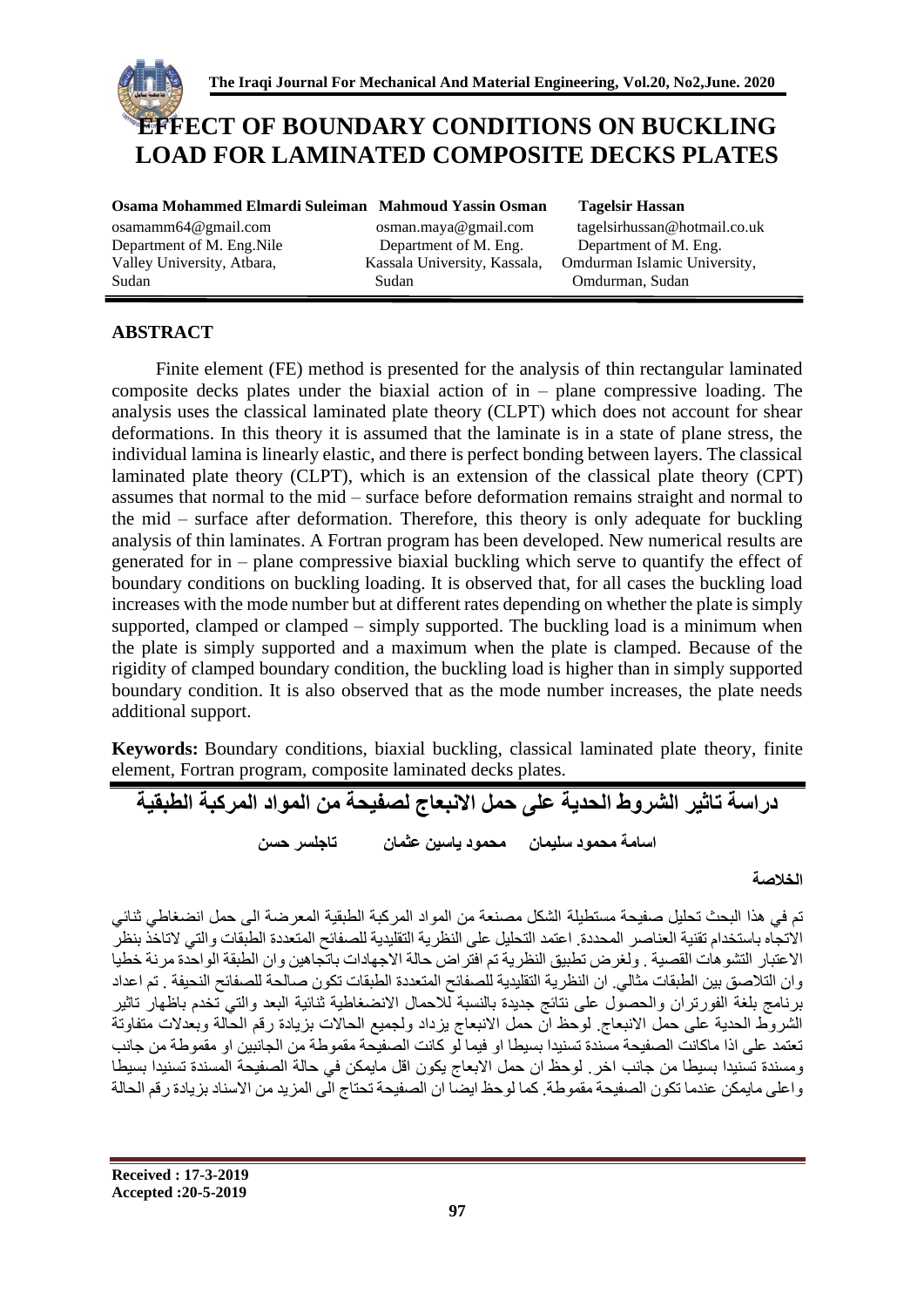#### **INTRODUCTION**

The type of boundary support is an important factor in determining the buckling loads of a plate along with other factors such as aspect ratio, modulus ratio, … etc.In this work, the influence of biaxial edge loads on buckling characteristics of composite laminates is investigated by using a finite element method. Furthermore, this investigation addresses the effects of different degree of edge restraints on buckling analysis. Regarding this, a four node plate element has been adopted by neglecting the effects of shear deformation and rotary inertia. The influence of boundary conditions has been considered and studied in detail. Plates are common structural elements of most engineering structures, including aerospace, automotive, and civil engineering structures, and their study from theoretical and experimental analyses points of view are fundamental to the understanding of the behavior of such structures as illustrated in (Turvey and Osman, 1990), (Turvey and Osman, 1989), (Turvey and Osman, 1991), and ( Elmardi, 2014). The motivation that led to the carrying out of the present study has come from many years of studying classical laminated plate theory (CLPT) and its analysis by the finite element (FE) method, and also from the fact that there does not exist a publication that contains a detailed coverage of classical laminated plate theory and finite element method in one volume. The present study is an attempt to fulfill the need for a complete treatment of classical laminated theory of plates and its solution by a numerical solution. The material presented is intended to serve as a basis for a critical study of the fundamentals of elasticity and several branches of solid mechanics including advanced mechanics of materials, theories of plates, composite materials and numerical methods. The problem of critical buckling loads of laminated composite plates is analyzed and solved using the energy method which is formulated by a finite element model. In that model, four nodded rectangular elements of a plate is considered. Each element has three degrees of freedom at each node. The degrees of freedom are the lateral displacement w, and the rotations  $\phi$  and  $\psi$ about the y and x axes respectively. The effects of lamination scheme on the non – dimensional critical buckling loads of laminated composite plates are investigated. The material chosen has the following properties:  $\frac{E_1}{E_1} = 5$ ;  $G_{12} = G_{13} = G_{23} = 0.5E_2$ ;  $v_{12} = 0.25$ . Several numerical methods could be used in this study, but the main ones are finite difference method (FDM), dynamic relaxation coupled with finite difference method (DR) as is shown in (Turvey and Osman, 1990), (Turvey and Osman, 1989), (Turvey and Osman, 1991), (Elmardi, 2014), (Elmardi, August 2015), (Elmardi, September 2015), (Elmardi, October 2015), and (Elmardi, September 2016), and finite element method (FEM). In the present work, a numerical method known as finite element method (FEM) is used. It is a numerical procedure for obtaining solutions to many of the problems encountered in engineering analysis. It has two primary subdivisions. The first utilizes discrete elements to obtain the joint displacements and member forces of a structural framework. The second uses the continuum elements to obtain approximate solutions to heat transfer, fluid mechanics, and solid mechanics problem. The formulation using the discrete element is referred to as matrix analysis of structures and yields results identical with the classical analysis of structural frameworks. The second approach is the true finite element method. It yields approximate values of the desired parameters at specific points called nodes. A general finite element computers program, however, is capable of solving both types of problems and the name" finite element method" is often used to denote both the discrete element and the continuum element formulations. The finite element method combines several mathematical concepts to produce a system of linear and non – linear equations. The number of equations is usually very large, anywhere from 20 to 20,000 or more and requires the computational power of the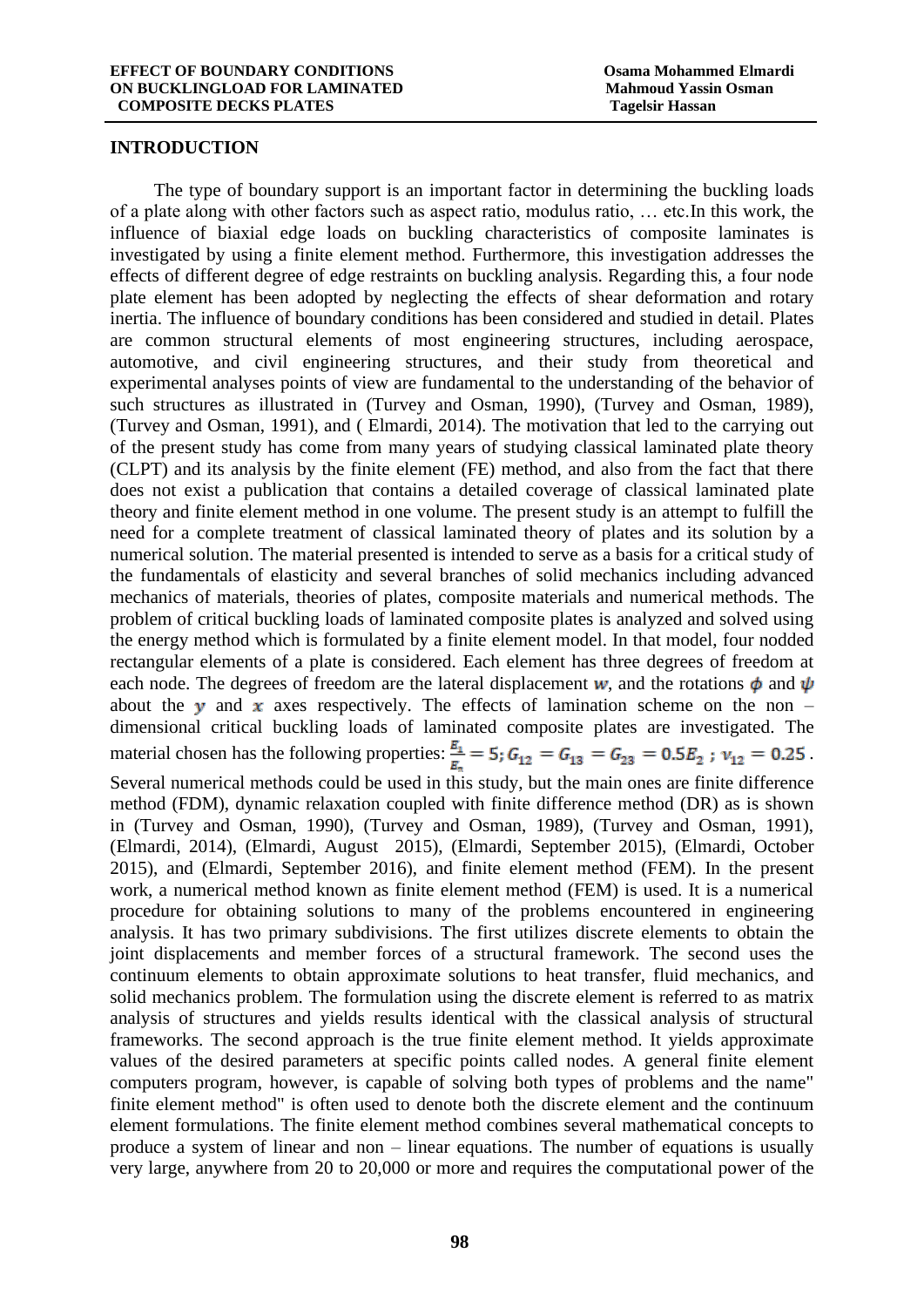digital computer. It is impossible to document the exact origin of the finite element method because the basic concepts have evolved over a period of 150 or more years. The method as we know it today is an outgrowth of several papers published in the  $1950<sup>th</sup>$  that extended the matrix analysis of structures to continuum bodies. The space exploration of the 1960<sup>th</sup> provided money for basic research, which placed the method of a firm mathematical foundation and stimulated the development of multi – purpose computer programs that implemented the method. The design of airplanes, unmanned drones, missiles, space capsules, and the like, provided application areas. The finite element method (FEM) is a powerful numerical method, which is used as a computational technique for the solution of differential equations that arise in various fields of engineering and applied sciences. The finite element method is based on the concept that one can replace any continuum by an assemblage of simply shaped elements, called finite elements with well-defined force, displacement, and material relationships. While one may not be able to derive a closed – form solution for the continuum, one can derive approximate solutions for the element assemblage that replaces it. The approximate solutions or approximation functions are often constructed using ideas from interpolation theory, and hence they are also called interpolation functions. For more details refer to (Segelind, 1984),(Alkhafaji and Tooley, 1986), and (Eastop and McConkey, 1993). The objective of this research paper is to present a complete and up to date treatment of uniform cross section rectangular laminated decks plates on buckling. Finite element (FE) method is used for solving governing equations of thin laminated composite plates and their solution using classical laminated plate theory (CLPT).

# **MATHEMATICAL FORMULATIONS**

## **Assumptions**

The following assumptions were made in developing the mathematical formulations of laminated plates:

- 1. All layers behave elastically;
- 2. Displacements are small compared with the plate thickness;
- 3. Perfect bonding exists between layers;
- 4. The laminate is equivalent to a single anisotropic layer;
- 5. The plate is flat and has a constant thickness;
- 6. The plate buckles in a vacuum and all kinds of damping are neglected.

Unlike homogeneous plates, where the coordinates are chosen solely based on the plate shape, coordinates for laminated plates should be chosen carefully. There are two main factors for the choice of the coordinate system. The first factor is the shape of the plate. Where rectangular plates will be best represented by the choice of rectangular (i.e. Cartesian) coordinates. It will be relatively easy to represent the boundaries of such plates with coordinates. The second factor is the fiber orientation or orthotropic. If the fibers are set straight within each lamina, then rectangular orthotropic would result. It is possible to set the fibers in a radial and circular fashion, which would result in circular orthotropic. Indeed, the fibers can also be set in elliptical directions, which would result in elliptical orthotropic. The choice of the coordinate system is of critical importance for laminated plates. This is because plates with rectangular orthotropic could be set on rectangular, triangular, circular or other boundaries. Composite materials with rectangular orthotropic are the most popular, mainly because of their ease in design and manufacturing. The equations that follow are developed for materials with rectangular orthotropic. Figure (1) shows the geometry of a plate with rectangular orthotropic drawn in the Cartesian coordinates X, Y, and Z or 1, 2, and 3. The parameters used in such a plate are: (1) the length in the X-direction, (a); (2) the length in the  $Y$  – direction (i.e. breadth), (b); and (3) the length in the  $Z$  – direction (i.e. thickness), (h).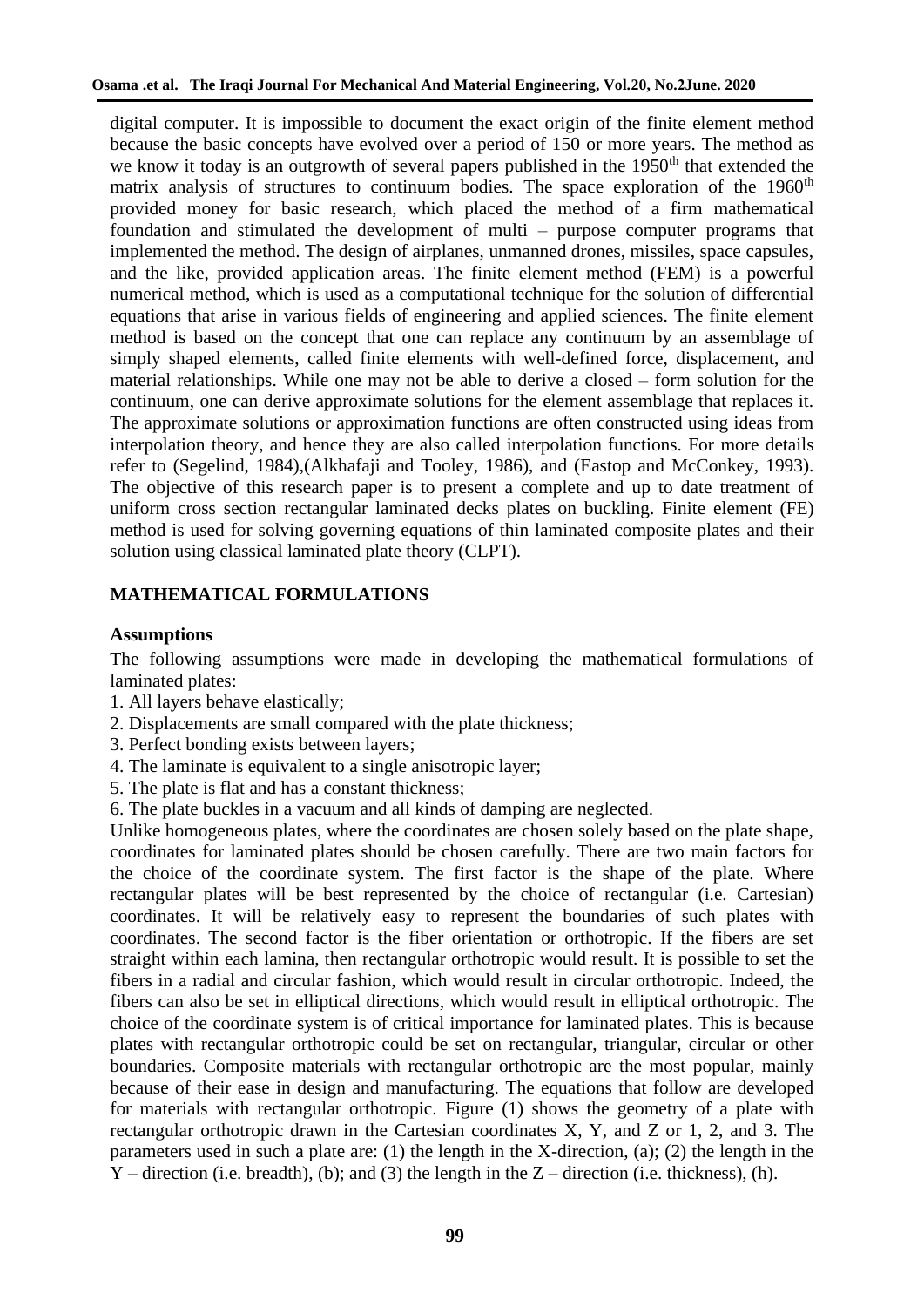$(1)$ 

### **Fundamental equations of elasticity**

Classical laminated plate theory (CLPT) is selected to formulate the problem. Consider a thin plate of length a, breadth b, and thickness h as shown in Figure (2a), subjected to in – plane loads R<sub>x</sub>, R<sub>y</sub> and R<sub>xy</sub> as shown in Figure (2b). The in – plane displacements  $u(x, y, z)$ and  $v(x, y, z)$  can be expressed in terms of the out of plane displacement  $w(x, y)$  as shown below:

## **The displacements are:**

$$
u(x, y, z) = u_o(x, y) - z \frac{\partial w}{\partial x}
$$
  

$$
v(x, y, z) = v_o(x, y) - z \frac{\partial w}{\partial y}
$$
  

$$
w(x, y, z) = w_o(x, y)
$$

Where  $u_a$ ,  $v_a$  and  $w_a$  are mid – plane displacements in the direction of the x, y and z axes respectively;  $\boldsymbol{z}$  is the perpendicular distance from  $mid$  – plane to the layer plane.

The plate shown in Figure (2a) is constructed of an arbitrary number of orthotropic layers bonded together as in Figure (3).

### **The strains are:**

$$
\epsilon_{x} = \frac{\partial u_{o}}{\partial x} - z \frac{\partial^{2} w}{\partial x^{2}} + \frac{1}{2} \left( \frac{\partial w}{\partial x} \right)^{2}
$$
\n
$$
\epsilon_{y} = \frac{\partial v_{o}}{\partial y} - z \frac{\partial^{2} w}{\partial y^{2}} + \frac{1}{2} \left( \frac{\partial w}{\partial y} \right)^{2}
$$
\n
$$
\gamma = \frac{\partial v_{o}}{\partial x} + \frac{\partial u_{o}}{\partial y} - 2z \frac{\partial^{2} w}{\partial x \partial y} + \left( \frac{\partial w}{\partial x} \right) \left( \frac{\partial w}{\partial y} \right)
$$
\nThe virtual strains:\n
$$
\delta \epsilon_{x} = \frac{\partial}{\partial x} \delta u_{o} - z \frac{\partial^{2}}{\partial x^{2}} \delta w + \frac{\partial w}{\partial x} \frac{\partial}{\partial x} \delta w
$$
\n
$$
\delta \epsilon_{y} = \frac{\partial}{\partial y} \delta v_{o} - z \frac{\partial^{2}}{\partial y^{2}} \delta w + \frac{\partial w}{\partial y} \frac{\partial}{\partial y} \delta w
$$
\n
$$
\delta \gamma = \frac{\partial}{\partial x} \delta v_{o} + \frac{\partial}{\partial y} \delta u_{o} - 2z \frac{\partial^{2}}{\partial x \partial y} \delta w
$$
\n
$$
+ \frac{\partial w}{\partial x} \frac{\partial}{\partial y} \delta w + \frac{\partial}{\partial x} \delta w \frac{\partial w}{\partial y}
$$
\n(3)

**The virtual strain energy:**

$$
\delta U = \int_{V} \delta \epsilon^{T} \sigma dV
$$
  
But,  

$$
\sigma = C \epsilon
$$
  
Where,  

$$
C = C_{ij}(i, j = 1, 2, 6)
$$
 (4)

J

$$
\therefore \delta U = \int_{V} \delta \epsilon^{T} C \delta \epsilon dV
$$
 (5)

If we neglect the in-plane displacements  $u<sub>o</sub>$  and  $v<sub>o</sub>$  and considering only the linear terms in the strain – displacement equations, we write: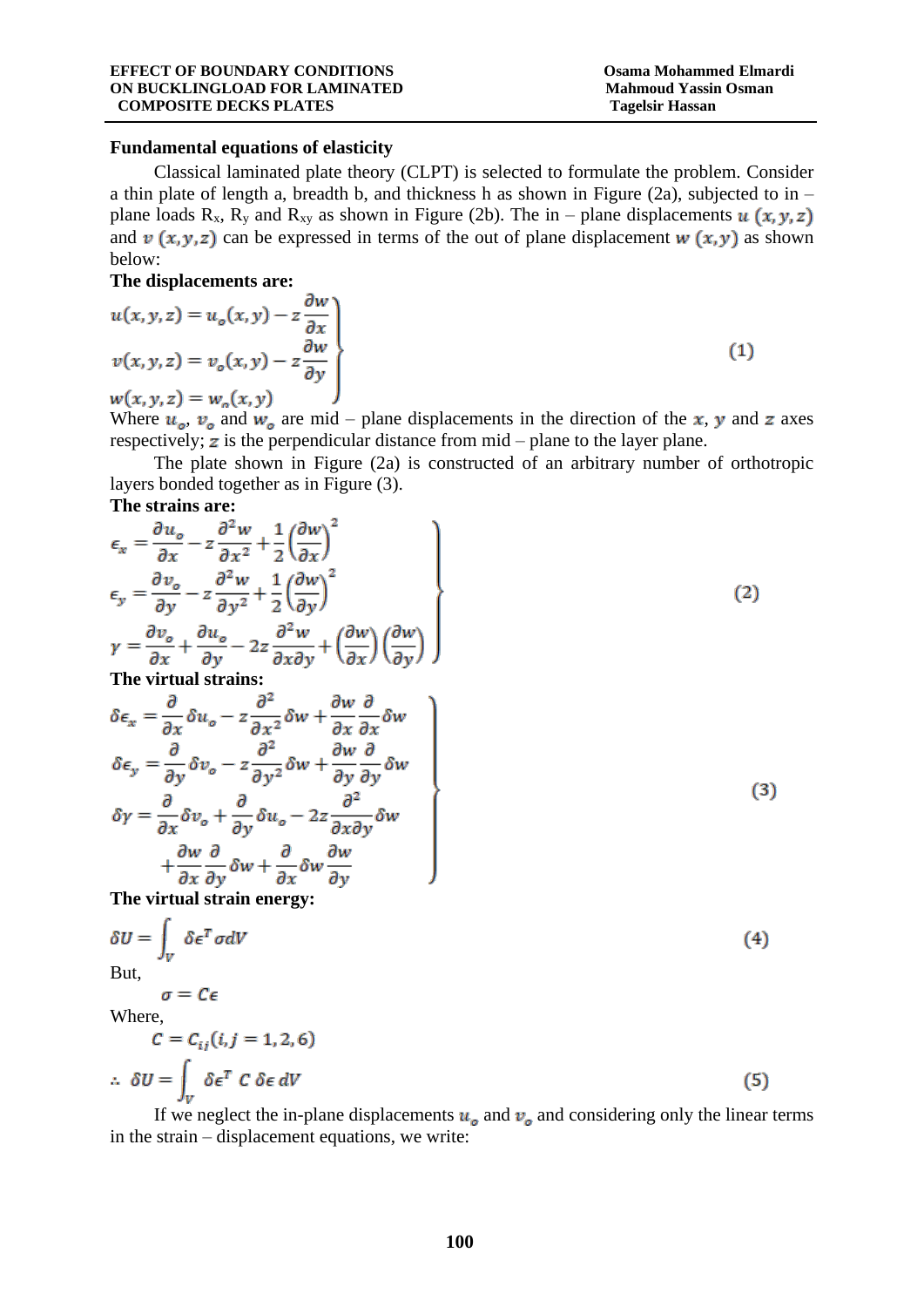$$
\delta \epsilon = -z \left| \begin{array}{c} \frac{\partial^2}{\partial x^2} \\ \frac{\partial^2}{\partial y^2} \\ 2 \frac{\partial^2}{\partial x \partial y} \end{array} \right| \delta w \tag{6}
$$

#### **THE NUMERICAL METHOD**

The finite element is used in this analysis as a numerical method to predict the buckling loads and shape modes of buckling of laminated rectangular plates (Elmardi, March 2016) and (Elmardi, August 2016). In this method of analysis, four – noded type of elements is chosen. These elements are the four – noded bilinear rectangular elements of a plate. Each element has three degrees of freedom at each node. The degrees of freedom are the lateral displacement (w), and the rotations ( $\phi$ ) and ( $\psi$ ) about the (X) and (Y) axes respectively.

The finite element method is formulated by the energy method. The numerical method can be summarized in the following procedures:

- 1. The choice of the element and its shape functions.
- 2. Formulation of finite element model by the energy approach to develop both element stiffness and differential matrices.
- 3. Employment of the principles of non dimensionality to convert the element matrices to their non – dimensional forms.
- 4. Assembly of both element stiffness and differential matrices to obtain the corresponding global matrices.
- 5. Introduction of boundary conditions as required for the plate edges.
- 6. Suitable software can be used to solve the problem.

For an  $n$  noded element, and 3 degrees of freedom at each node.

Now express w in terms of the shape functions N and noded displacements  $a^e$ , equation (6) can be written as:

 $(7)$ 

$$
\delta \epsilon = -zB\delta a^{\epsilon}
$$
  
Where,

$$
B^T = \begin{bmatrix} \frac{\partial^2 N_i}{\partial x^2} & \frac{\partial^2 N_i}{\partial y^2} & 2 \frac{\partial^2 N_i}{\partial x \partial y} \end{bmatrix}
$$

and<br>  $N_i a_i^e = [w_i]$   $i = 1, n$ 

The stress – strain relation is:

 $\sigma = C \epsilon$ 

Where  $C$  are the material properties which can be written as follows:

$$
C = \begin{bmatrix} C_{11} & C_{12} & C_{16} \\ C_{12} & C_{22} & C_{26} \\ C_{16} & C_{26} & C_{66} \end{bmatrix}
$$

$$
\delta U = \int_{V} (B \delta a^{\epsilon})^{T} (Cz^{2}) B a^{\epsilon} dV
$$

Where  $V$  denotes volume.

$$
\delta U = \delta a^{eT} \int_{V} B^{T} D B a^{e} dx dy = \delta a^{eT} K^{e} a^{e}
$$
 (8)

Where  $D_{ij} = \sum_{k=1}^{n} \int_{Z_{k-1}}^{Z_k} C_{ij} Z^2 dZ$  is the bending stiffness, and  $K^e$  is the element stiffness matrix which could be written as follows: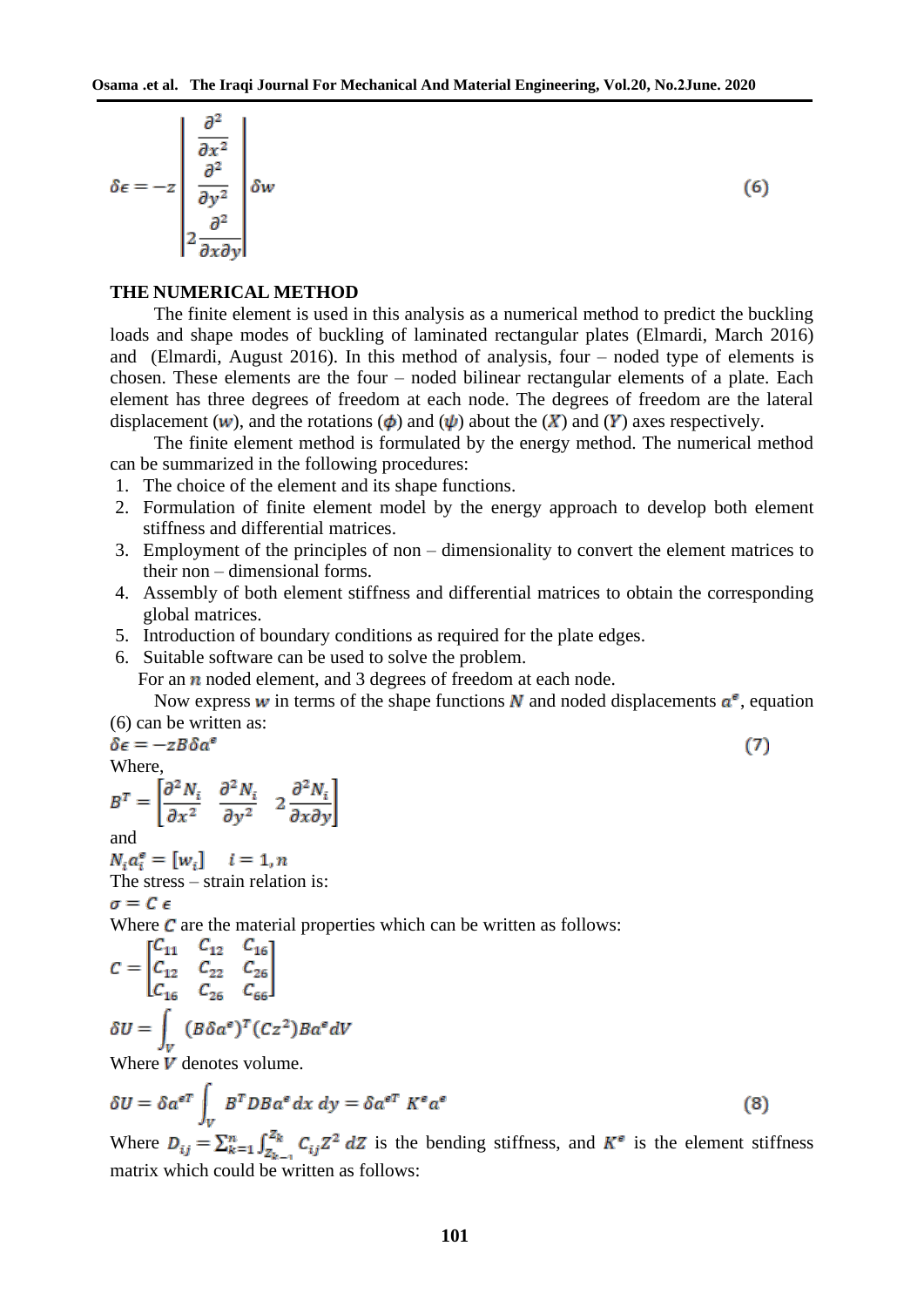$$
K^e = \int B^T D B \; dx dy \tag{9}
$$

The virtual work done by external forces can be expressed as follows: Refer to Figure (4). Denoting the nonlinear part of strain by  $\delta \epsilon'$ 

$$
\delta W = \iint \delta \epsilon^{\prime T} \sigma^{\prime} dV = \int \delta \epsilon^{\prime T} N \, dxdy
$$
\nWhere\n
$$
N^{T} = [N_{x} N_{y} N_{xy}] = [\sigma_{x} \sigma_{y} \tau] dZ
$$
\n
$$
\delta \epsilon^{\prime} = \begin{bmatrix} \delta \epsilon_{x} \\ \delta \epsilon_{y} \\ \delta \gamma \end{bmatrix} = \begin{bmatrix} \frac{\partial}{\partial x} \delta w & 0 \\ 0 & \frac{\partial}{\partial y} \delta w \\ 0 & \frac{\partial}{\partial y} \delta w \end{bmatrix} \begin{bmatrix} \frac{\partial w}{\partial x} \\ \frac{\partial w}{\partial y} \end{bmatrix}
$$
\n(11)

Hence,

$$
\delta W = \iint \left[ \frac{\partial w}{\partial x} \right]^T \left[ \frac{\partial}{\partial x} \delta w \right] \begin{bmatrix} \frac{\partial}{\partial x} \\ \frac{\partial}{\partial y} \end{bmatrix} \begin{bmatrix} \frac{\partial}{\partial x} \\ \frac{\partial}{\partial y} \end{bmatrix} \delta w \right] \begin{bmatrix} N_x \\ N_y \\ N_{xy} \end{bmatrix} dx \, dy \tag{12}
$$

This can be written as:

$$
\delta W = \iint \left[ \frac{\partial}{\partial x} \delta w \right]^T \begin{bmatrix} N_x & N_{xy} \\ N_{xy} & N_y \end{bmatrix} \begin{bmatrix} \frac{\partial w}{\partial x} \\ \frac{\partial w}{\partial y} \end{bmatrix} dx \, dy \tag{13}
$$

Now  $w = N_i a_i^e$ 

$$
\delta W = \delta a^{eT} \iint \left[ \frac{\frac{\partial N_i}{\partial x}}{\frac{\partial N_i}{\partial y}} \right]^T \begin{bmatrix} N_x & N_{xy} \\ N_{xy} & N_y \end{bmatrix} \begin{bmatrix} \frac{\partial N_i}{\partial x} \\ \frac{\partial N_i}{\partial y} \end{bmatrix} a^e dx dy \tag{14}
$$

Substitute  $P_x = -N_{x'}P_y = -N_{y'}P_{xy} = -N_{xy}$ 

$$
\delta W = -\delta a^{\epsilon T} \iint \left[ \frac{\partial N_i}{\partial x} \right]^T \begin{bmatrix} P_x & P_{xy} \\ P_{xy} & P_y \end{bmatrix} \begin{bmatrix} \frac{\partial N_i}{\partial x} \\ \frac{\partial N_i}{\partial y} \end{bmatrix} a^{\epsilon} \, dx \, dy \tag{15}
$$

Therefore, equation (15) could be written in the following form:<br>  $\delta W = -\delta a^{eT} K^D a^e$  $(16)$ Where,

$$
K^{D} = \iint \left[\frac{\frac{\partial N_{i}}{\partial x}}{\frac{\partial N_{i}}{\partial y}}\right]^{T} \begin{bmatrix} P_{x} & P_{xy} \\ P_{xy} & P_{y} \end{bmatrix} \begin{bmatrix} \frac{\partial N_{i}}{\partial x} \\ \frac{\partial N_{i}}{\partial y} \end{bmatrix} dx dy
$$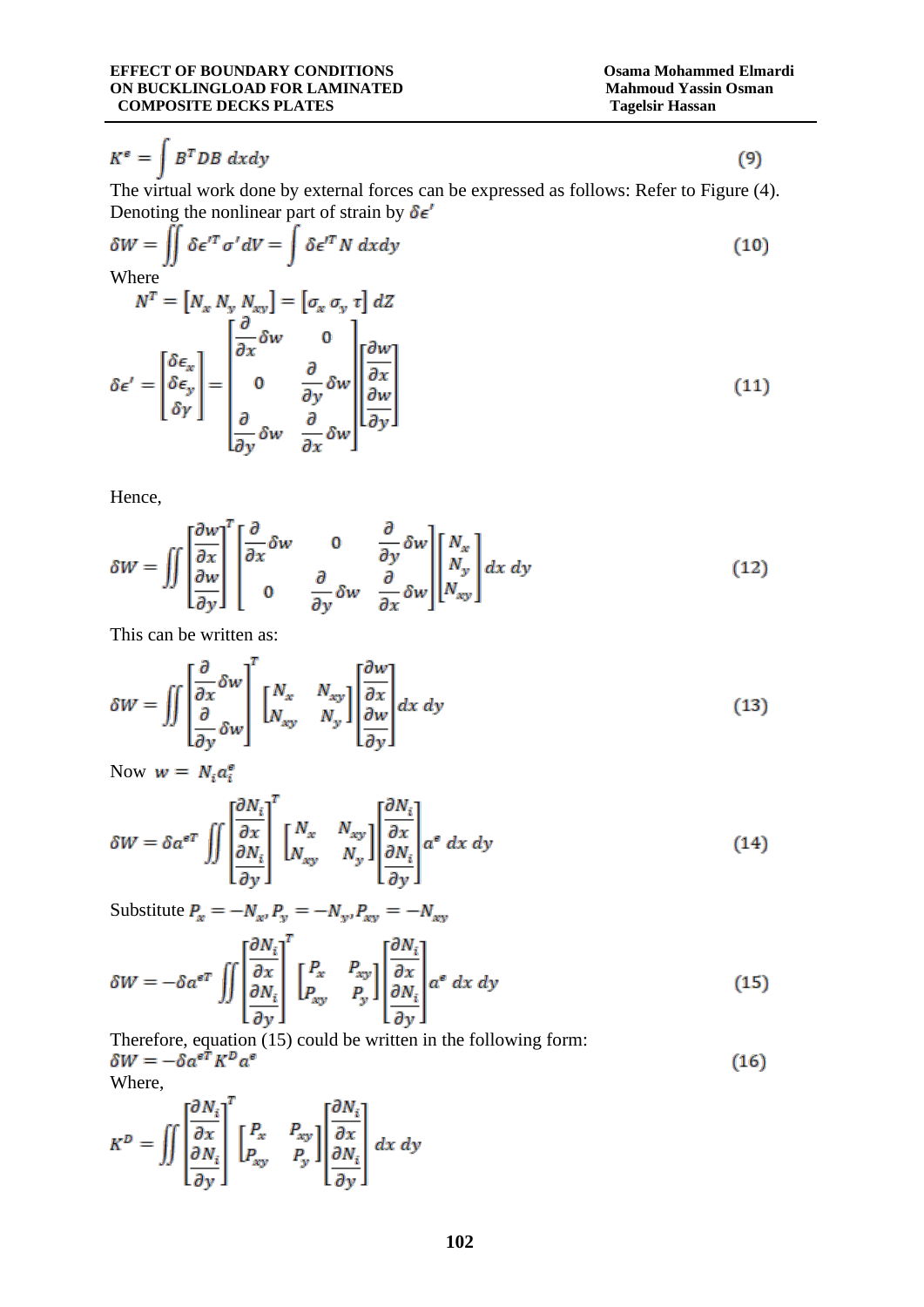$K^D$  is the differential stiffness matrix known also as geometric stiffness matrix, initial stress matrix, and initial load matrix.

The total energy:  
\n
$$
\delta U + \delta W = 0
$$
 (17)  
\nSince  $\delta a^e$  is an arbitrary displacement which is not zero, then  
\n $K^e a^e - K^D a^e = 0$  (18)

Now let us compute the elements stiffness and the differential matrices.

$$
K^e = \iint \frac{\partial^2 N_i}{\partial x^2} \begin{bmatrix} \frac{\partial^2 N_i}{\partial x^2} \\ \frac{\partial^2 N_i}{\partial y^2} \\ \frac{\partial^2 N_i}{\partial x \partial y} \end{bmatrix}^T \begin{bmatrix} D_{11} & D_{12} & D_{16} \\ D_{12} & D_{22} & D_{26} \\ D_{16} & D_{26} & D_{66} \end{bmatrix} \begin{bmatrix} \frac{\partial^2 N_i}{\partial x^2} \\ \frac{\partial^2 N_i}{\partial y^2} \\ \frac{\partial^2 N_i}{\partial x \partial y} \end{bmatrix} dx \, dy
$$

The elements stiffness matrix can be expressed as follows:

$$
K_{ij}^{\epsilon} = \iint \left[ D_{11} \frac{\partial^2 N_i}{\partial x^2} \frac{\partial^2 N_j}{\partial x^2} + D_{12} \left( \frac{\partial^2 N_i}{\partial y^2} \frac{\partial^2 N_j}{\partial x^2} + \frac{\partial^2 N_i}{\partial x^2} \frac{\partial^2 N_j}{\partial y^2} \right) + 2D_{16} \left( \frac{\partial^2 N_i}{\partial x \partial y} \frac{\partial^2 N_j}{\partial x^2} + \frac{\partial^2 N_i}{\partial x^2} \frac{\partial^2 N_j}{\partial x \partial y} \right) + D_{22} \frac{\partial^2 N_i}{\partial y^2} \frac{\partial^2 N_j}{\partial y^2} + 2D_{26} \left( \frac{\partial^2 N_i}{\partial x \partial y} \frac{\partial^2 N_j}{\partial y^2} + \frac{\partial^2 N_i}{\partial y^2} \frac{\partial^2 N_j}{\partial x \partial y} \right) + 4D_{66} \frac{\partial^2 N_i}{\partial x \partial y} \frac{\partial^2 N_j}{\partial x \partial y} \right] dx dy \tag{19}
$$

The elements differential stiffness matrix can be expressed as follows;

$$
K_{ij}^{D} = \iint \left[ P_x \frac{\partial N_i}{\partial x} \frac{\partial N_j}{\partial x} + P_{xy} \left( \frac{\partial N_i}{\partial y} \frac{\partial N_j}{\partial x} + \frac{\partial N_i}{\partial x} \frac{\partial N_j}{\partial y} \right) + P_y \frac{\partial N_i}{\partial y} \frac{\partial N_j}{\partial y} \right] dx dy
$$
(20)

The shape local co – ordinate for a 4 – noded element is shown below in Figure (5).

The shape functions for the 4 – noded element expressed in global co – ordinates  $(x, y)$  are as follows:<br> $w = N_1w_1 + N_2\phi_1 + N_3w_2 + N_4\phi_2 + N_5\phi_3$ 

$$
w = N_1 w_1 + N_2 \varphi_1 + N_3 \varphi_1 + N_4 w_2 + N_5 \varphi_2 + N_6 \varphi_2
$$
  
\n
$$
+ N_7 w_3 + N_8 \varphi_3 + N_9 \varphi_3 + N_{10} w_4 + N_{11} \varphi_4 + N_{12} \varphi_4
$$
  
\nWhere,  
\n
$$
\phi = \frac{\partial w}{\partial x}, \quad \psi = \frac{\partial w}{\partial y}
$$
  
\nThe shape functions in local co-ordinates are as follows:  
\n
$$
N_i = a_{i1} + a_{i2}r + a_{i3}s + a_{i4}r^2 + a_{i5}rs + a_{i6}s^2 + a_{i7}r^3 + a_{i8}r^2s + a_{i9}rs^2
$$
  
\n
$$
+ a_{i10}s^3 + a_{i11}r^3s + a_{i12}rs^3
$$
  
\n
$$
N_j = a_{j1} + a_{j2}r + a_{j3}s + a_{j4}r^2 + a_{j5}rs + a_{j6}s^2 + a_{j7}r^3 + a_{j8}r^2s + a_{j9}rs^2
$$
  
\n
$$
+ a_{j10}s^3 + a_{j11}r^3s + a_{j12}rs^3
$$

**The integrals of the shape functions in local co – ordinates are as follows:**

$$
q_1 = \iint \frac{\partial^2 N_i}{\partial r^2} \frac{\partial^2 N_j}{\partial r^2} dr ds = 16 \left[ a_{i4} a_{j4} + 3 a_{i7} a_{j7} + \frac{1}{3} a_{i8} a_{j8} + a_{i11} a_{j11} \right]
$$
  

$$
q_2 = \iint \frac{\partial^2 N_i}{\partial s^2} \frac{\partial^2 N_j}{\partial s^2} dr ds = 16 \left[ a_{i6} a_{j6} + \frac{1}{3} a_{i9} a_{j9} + 3 a_{i10} a_{j10} + a_{i12} a_{j12} \right]
$$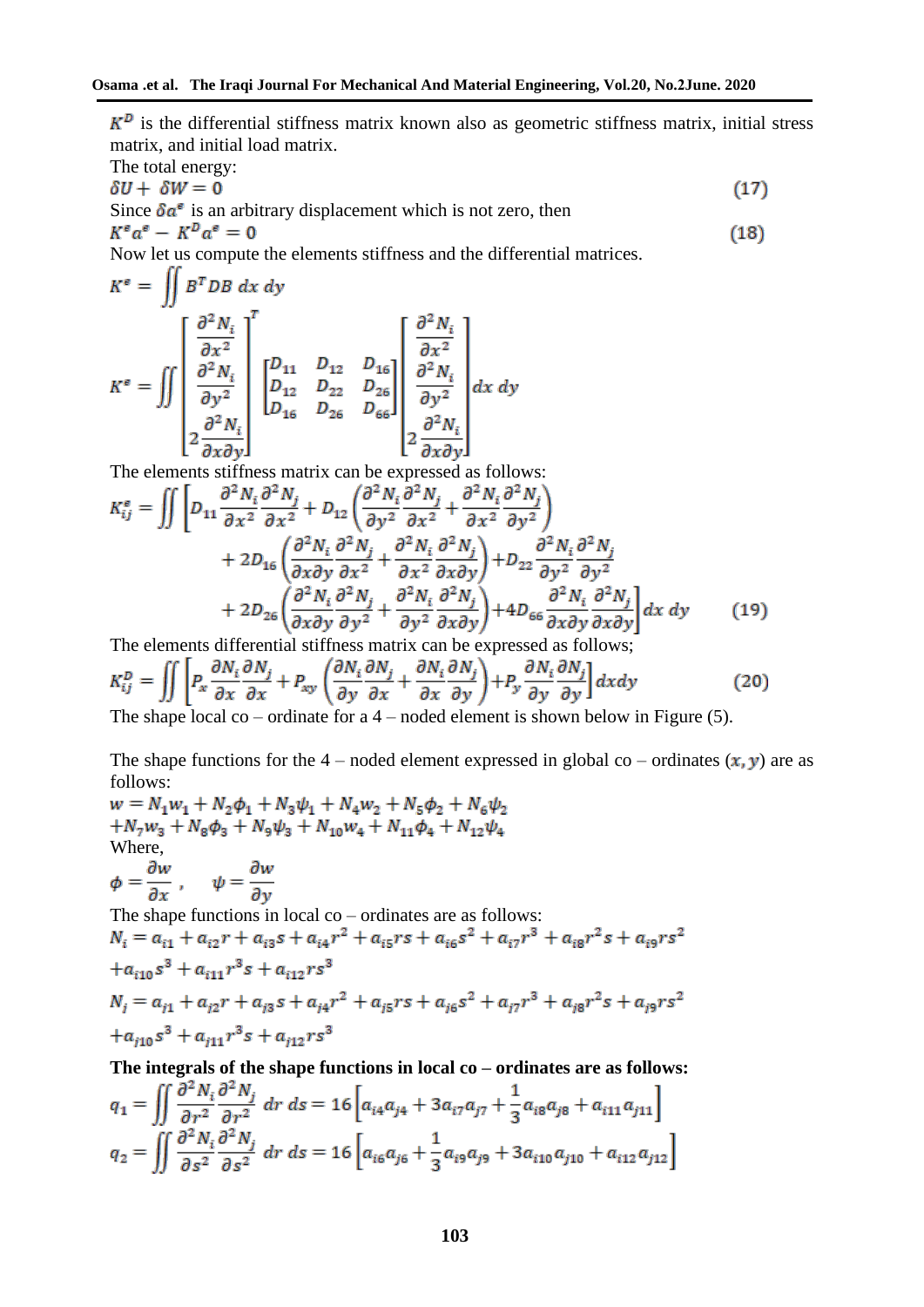$$
q_{3} = \iint \frac{\partial^{2} N_{i}}{\partial r^{2}} \frac{\partial^{2} N_{j}}{\partial s^{2}} dr ds = 16[a_{4}a_{j6} + a_{i7}a_{j9} + a_{i8}a_{j10} + a_{i11}a_{j12}]
$$
\n
$$
q_{4} = \iint \frac{\partial^{2} N_{i}}{\partial s^{2}} \frac{\partial^{2} N_{j}}{\partial r^{2}} dr ds = 16[a_{i6}a_{j4} + a_{i9}a_{j7} + a_{i10}a_{j8} + a_{i12}a_{j11}]
$$
\n
$$
q_{5} = \iint \frac{\partial^{2} N_{i}}{\partial r^{2}} \frac{\partial^{2} N_{j}}{\partial r \partial s} dr ds = 8[a_{i4}a_{j5} + a_{i4}a_{j11} + 2a_{i7}a_{j8} + a_{i4}a_{j12}]
$$
\n
$$
+ \frac{2}{3}a_{i8}a_{j9}]
$$
\n
$$
q_{6} = \iint \frac{\partial^{2} N_{i}}{\partial r \partial s} \frac{\partial^{2} N_{j}}{\partial r^{2}} dr ds = 8[a_{i5}a_{j4} + 2a_{i8}a_{j7} + a_{i11}a_{j4} + \frac{2}{3}a_{i9}a_{j8}]
$$
\n
$$
+ a_{i12}a_{i4}]
$$
\n
$$
q_{7} = \iint \frac{\partial^{2} N_{i}}{\partial s^{2}} \frac{\partial^{2} N_{j}}{\partial r \partial s} dr ds = 8[a_{i5}a_{j5} + a_{i6}a_{j11} + \frac{2}{3}a_{i9}a_{j8}]
$$
\n
$$
q_{8} = \iint \frac{\partial^{2} N_{i}}{\partial r \partial s} \frac{\partial^{2} N_{j}}{\partial r^{2}} dr ds = 8[a_{i6}a_{j5} + a_{i6}a_{j11} + \frac{2}{3}a_{i9}a_{j8}]
$$
\n
$$
q_{9} = \iint \frac{\partial^{2} N_{i}}{\partial r \partial s} \frac{\partial^{2} N_{j}}{\partial r^{2}} dr ds = 4[a_{i5}a_{j5} + a_{i5}a_{j11} + \frac{4}{3}a_{i8}a_{j8} + a
$$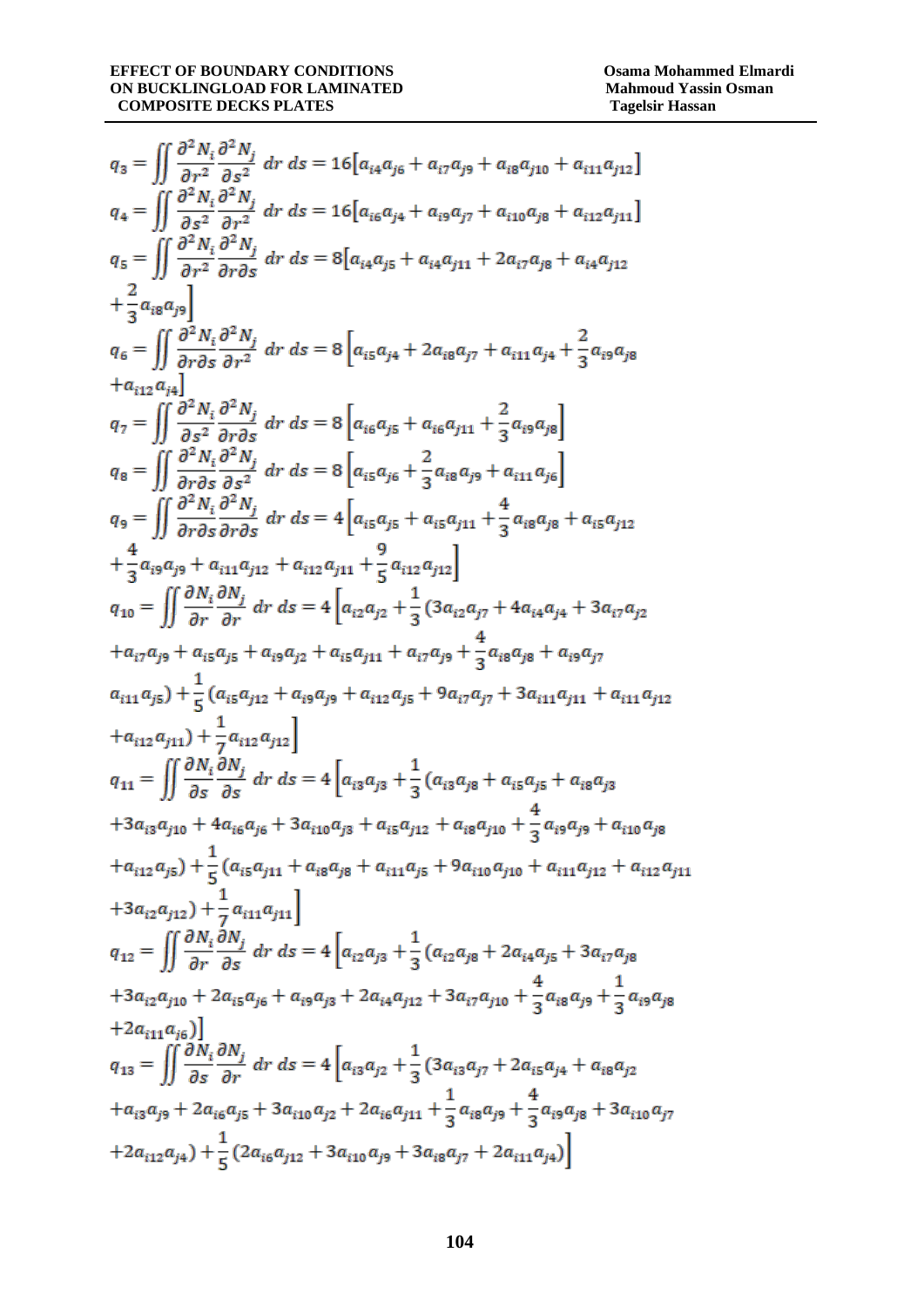The values of the integrals are converted from local co – ordinate  $(r, s)$  to global co – ordinates.

**The integrals of the shape functions in global co – ordinates are as follows:**

$$
r_1 = \iint \frac{\partial^2 N_i}{\partial x^2} \frac{\partial N_j}{\partial x^2} dx dy = \left(\frac{4h_y}{h_x^3}\right) q_1 = \frac{4n^3b}{ma^3} q_1
$$
  
\n
$$
r_2 = \iint \frac{\partial^2 N_i}{\partial y^2} \frac{\partial^2 N_j}{\partial y^2} dx dy = \left(\frac{4h_x}{h_y^3}\right) q_2 = \frac{4am^3}{nb^3} q_2
$$
  
\n
$$
r_3 = \iint \frac{\partial^2 N_i}{\partial x^2} \frac{\partial^2 N_j}{\partial y^2} dx dy = \left(\frac{4}{h_y h_x}\right) q_3 = \frac{4mn}{ab} q_3
$$
  
\n
$$
r_4 = \iint \frac{\partial^2 N_i}{\partial y^2} \frac{\partial^2 N_j}{\partial x^2} dx dy = \left(\frac{4}{h_y h_x}\right) q_4 = \frac{4mn}{ab} q_4
$$
  
\n
$$
r_5 = \iint \frac{\partial^2 N_i}{\partial x^2} \frac{\partial^2 N_j}{\partial x \partial y} dx dy = \left(\frac{4}{h_x^2}\right) q_5 = \frac{4n^2}{a^2} q_5
$$
  
\n
$$
r_6 = \iint \frac{\partial^2 N_i}{\partial x \partial y} \frac{\partial^2 N_j}{\partial x^2} dx dy = \left(\frac{4}{h_x^2}\right) q_6 = \frac{4n^2}{a^2} q_6
$$
  
\n
$$
r_7 = \iint \frac{\partial^2 N_i}{\partial y^2} \frac{\partial^2 N_j}{\partial x \partial y} dx dy = \left(\frac{4}{h_y^2}\right) q_7 = \frac{4m^2}{a^2} q_6
$$
  
\n
$$
r_8 = \iint \frac{\partial^2 N_i}{\partial x \partial y} \frac{\partial^2 N_j}{\partial x \partial y} dx dy = \left(\frac{4}{h_y h_y}\right) q_8 = \frac{4mn^2}{b^2} q_8
$$
  
\n
$$
r_9 = \iint \frac{\partial^2 N_i}{\partial x \partial y} \frac{\partial^2 N_j}{\partial x \partial y} dx dy = \left(\frac{4}{h_y h_x}\right) q_9 = \frac{4mn}{ab} q_9
$$
  
\n

In the previous equations  $h_x = -\frac{a}{a}$  and  $h_y = -\frac{b}{a}$  where  $\alpha$  and  $\beta$  are the lengths of the plate along the  $x$  – and y – axis respectively. **n** and **m** are the number of elements in the  $x$  – and y – directions respectively.

## **The elements of the stiffness matrix and the differential matrix can be written as follows:**

$$
K_{ij} = D_{11}r_1 + D_{12}r_4 + 2D_{16}r_3 + D_{12}r_3 + D_{22}r_2 + 2D_{66}r_8 + 2D_{16}r_5 + 2D_{26}r_7 + 4D_{66}r_9
$$
  
\n
$$
K_{ij}^D = P_xr_{10} + P_{xy}(r_{12} + r_{13}) + P_yr_{11}
$$
  
\nor in the non-dimensional form: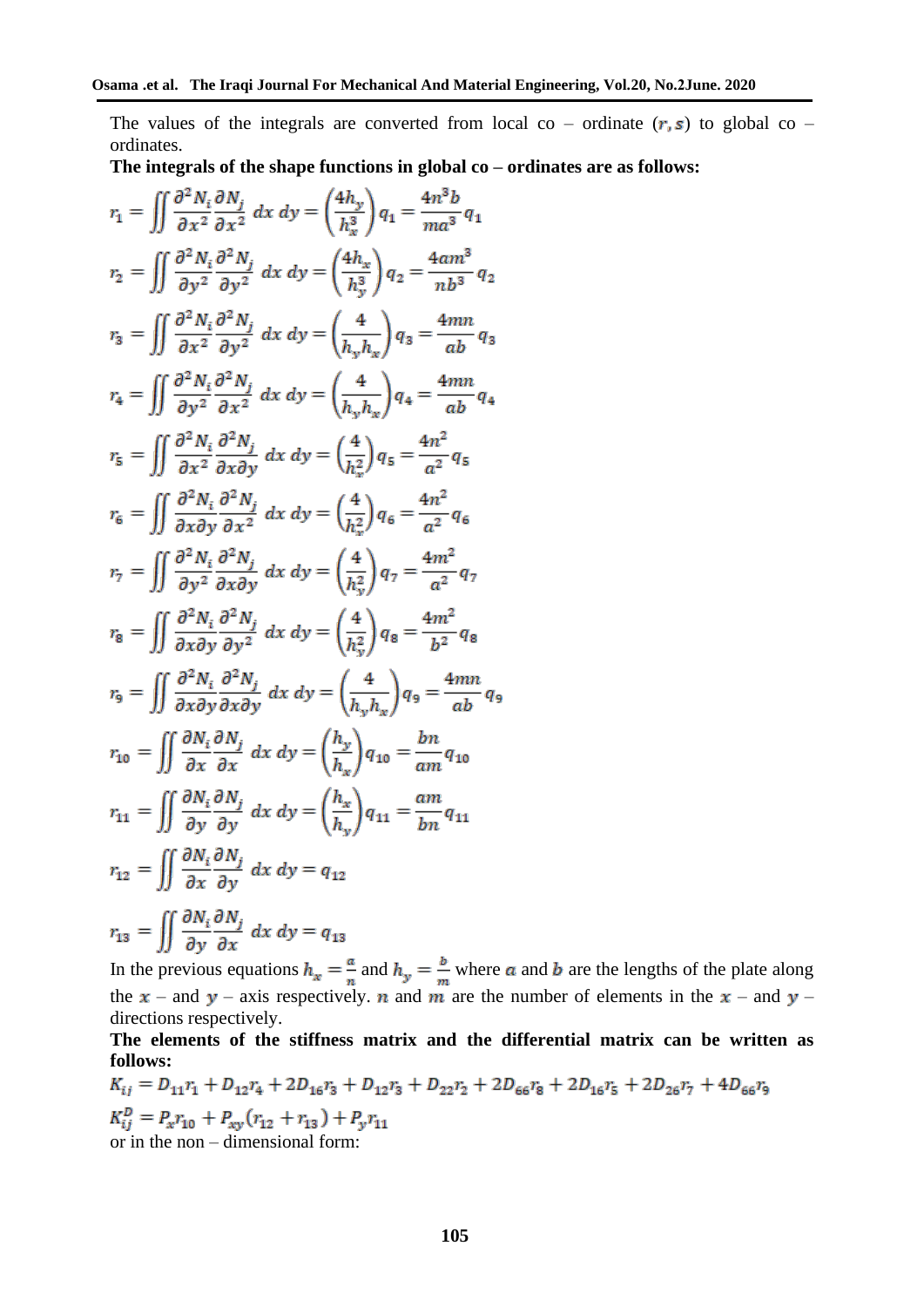$$
K_{ij} = \frac{4n^3}{m} \left(\frac{b}{a}\right) \overline{D}_{11} q_1 + 4mn \left(\frac{a}{b}\right) \overline{D}_{12} q_4 + 4n^2 \overline{D}_{16} q_6 + 4mn \left(\frac{a}{b}\right) \overline{D}_{12} q_3
$$
  
+ 
$$
\frac{4m^3}{n} \left(\frac{a}{b}\right) \overline{D}_{22} q_2 + 4m^2 \left(\frac{a}{b}\right)^2 \overline{D}_{26} q_8 + 4n^2 \overline{D}_{16} q_5 + 4m^2 \left(\frac{a}{b}\right)^2 \overline{D}_{26} q_7
$$
  
+ 
$$
4mn \left(\frac{a}{b}\right) \overline{D}_{66} q_9
$$
  

$$
K_{ij}^D = \overline{P}_x \frac{n}{m} \left(\frac{b}{a}\right) q_{10} + \overline{P}_{xy} (q_{12} + q_{13}) + \overline{P}_y \frac{m}{n} \left(\frac{a}{b}\right) q_{11}
$$

where

$$
\overline{D}_{ij} = \left(\frac{1}{E_1 h^3}\right) D_{ij}, \quad \overline{P}_i = \left(\frac{a}{E_1 h^3}\right) P_i
$$

Also

$$
\overline{w} = \left(\frac{1}{h}\right)w, \qquad \overline{\phi} = \left(\frac{h}{a}\right)\phi, \qquad \overline{\psi} = \left(\frac{h}{a}\right)\psi, \qquad \overline{b} = b/a
$$

**The transformed stiffnesses are as follows:**

$$
C_{11} = C'_{11}c^4 + 2c^2 s^2 (C'_{11} + 2C'_{66}) + C'_{22} s^4
$$
  
\n
$$
C_{12} = c^2 s^2 (C'_{11} + C'_{22} + 4C'_{66}) + C'_{12} (c^4 + s^4)
$$
  
\n
$$
C_{16} = cs [C'_{11}c^4 + C'_{22} s^2 - (C'_{12} + 2C'_{66}) (c^2 - s^2)]
$$
  
\n
$$
C_{22} = C'_{11} s^4 + 2c^2 s^2 (C'_{12} + 2C'_{66}) + C'_{22} c^4
$$
  
\n
$$
C_{26} = cs [C'_{11} s^2 - C'_{22} c^2 - (C'_{12} + 2C'_{66}) (c^2 - s^2)]
$$
  
\n
$$
C_{66} = (C'_{11} + C'_{22} - 2C'_{12}) c^2 s^2 + C'_{66} (c^2 - s^2)^2
$$

Where

$$
C'_{11} = \frac{E_1}{1 - v_{12}v_{21}}
$$
  
\n
$$
C'_{12} = \frac{v_{21}E_1}{1 - v_{12}v_{21}} = \frac{v_{12}E_1}{1 - v_{12}v_{21}}
$$
  
\n
$$
C'_{22} = \frac{E_2}{1 - v_{12}v_{21}}
$$
  
\n
$$
C'_{44} = G_{23}, \qquad C'_{55} = G_{13} \quad \text{and } C'_{66} = G_{12}
$$

 $E_1$  and  $E_2$  are the elastic moduli in the direction of the fiber and the transverse directions respectively, v is the Poisson's ratio.  $G_{12}$ ,  $G_{13}$ , and  $G_{23}$  are the shear moduli in the  $x - y$ plane,  $y - z$  plane, and  $x - z$  plane respectively, and the subscripts 1 and 2 refer to the direction of fiber and the transverse direction respectively.

#### **RESULTS AND DISCUSSIONS**

The type of boundary support is an important factor in determining the buckling loads of a plate along with other factors such as aspect ratio, modulus ratio, … etc. Three sets of boundary conditions, namely simply – simply supported (SS), clamped – clamped (CC), and clamped – simply supported (CS) were considered in this study. The variations of buckling load,  $\bar{P}$  with the mode number for thin ( $a/h = 20$ ) symmetrically loaded laminated cross –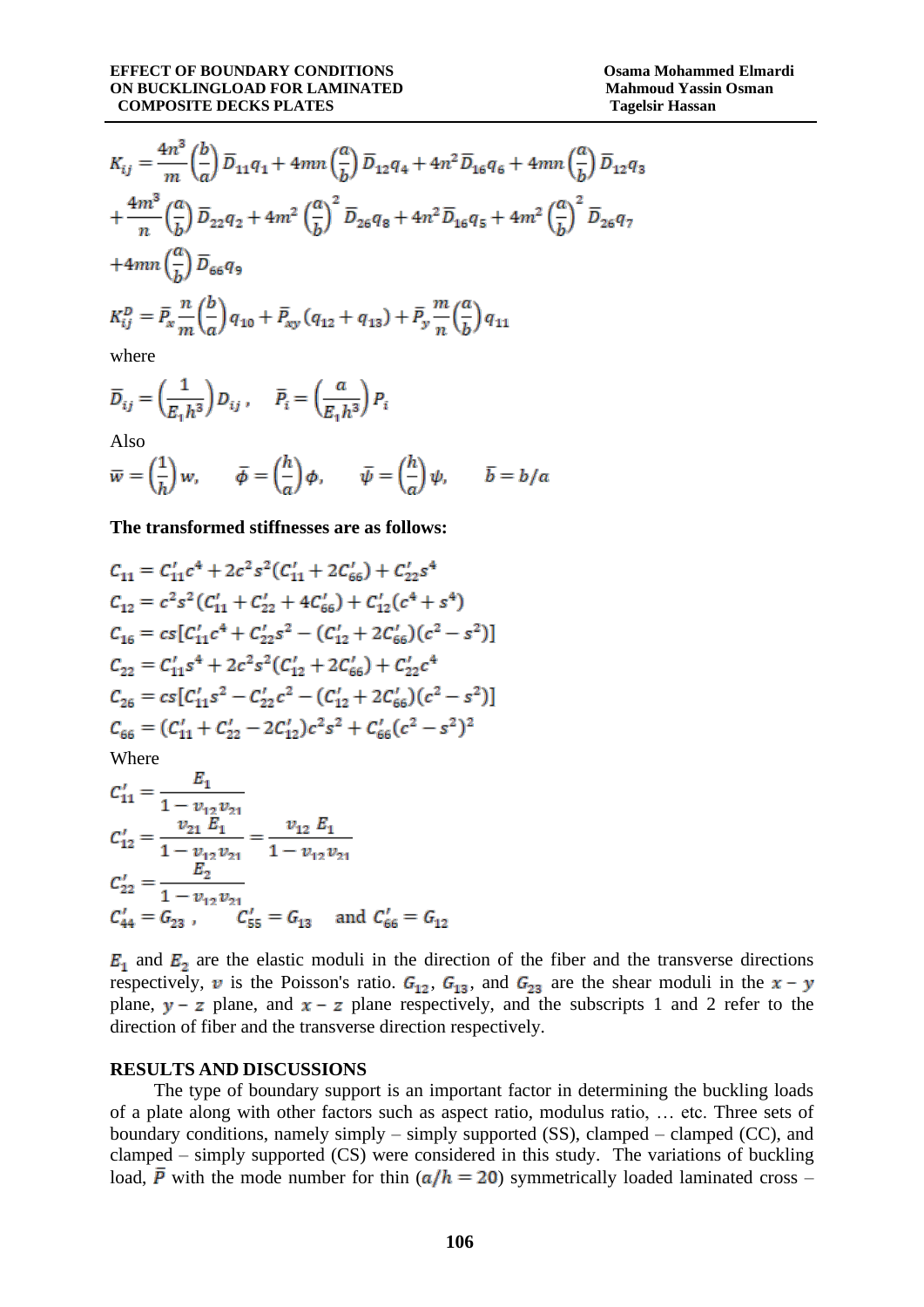ply (0/90/90/0) plate with modulus ratio ( $E_1/E_2 = 5$ ) were computed and the results are given in Table (1) and Figure (6). It is observed that, for all cases the buckling load increases with the mode number but at different rates depending on whether the plate is simply supported, clamped or clamped – simply supported. The buckling load is a minimum when the plate is simply supported and a maximum when the plate is clamped. Because of the rigidity of clamped boundary condition, the buckling load is higher than in simply supported boundary condition. It is also observed that as the mode number increases, the plate needs additional support. The present results have a good agreement with (L. H. Yu et al. , 2008), (M. Mohammadi et al. , 2009), ( Moktar Bouazza et al. 2012), and (J. N. Reddy , 2004).

#### **CONCLUSIONS**

A Fortran program based on finite elements (FE) has been developed for buckling analysis of thin rectangular laminated decks plates using classical laminated plate theory (CLPT). The problem of buckling loads of generally layered composite plates has been studied. The problem is analyzed and solved using the energy approach, which is formulated by a finite element model. In this method, quadrilateral elements are applied utilizing a four noded model. Each element has three degrees of freedom at each node. The degrees of freedom are: lateral displacement (w), and rotation ( $\phi$ ) and ( $\psi$ ) about the x and y axes respectively. The finite element model has been formulated to compute the buckling loads of laminated plates with rectangular cross – section and to study the effect of boundary conditions on the non – dimensional critical buckling loads of laminated composite plates. New results have been presented. It is observed that, for all cases the buckling load increases with the mode number but at different rates depending on whether the plate is simply supported, clamped or clamped – simply supported. The buckling load is a minimum when the plate is simply supported and a maximum when the plate is clamped. Because of the rigidity of clamped boundary condition, the buckling load is higher than in simply supported boundary condition. It is also observed that as the mode number increases, the plate needs additional support.

#### **ACKNOWLEDGMENTS**

The authors would like to acknowledge with deep thanks and profound gratitude Mr. Osama Mahmoud of Daniya Center for Publishing and Printing Services, Atbara, Sudan who spent many hours in editing, re – editing of the manuscript in compliance with the standard format of [the Iraqi journal for mechanical and materials engineering](http://www.iqjfmme.com/index.php/journala) (iqjfmme).



Figure (1): The geometry of a laminated composite plate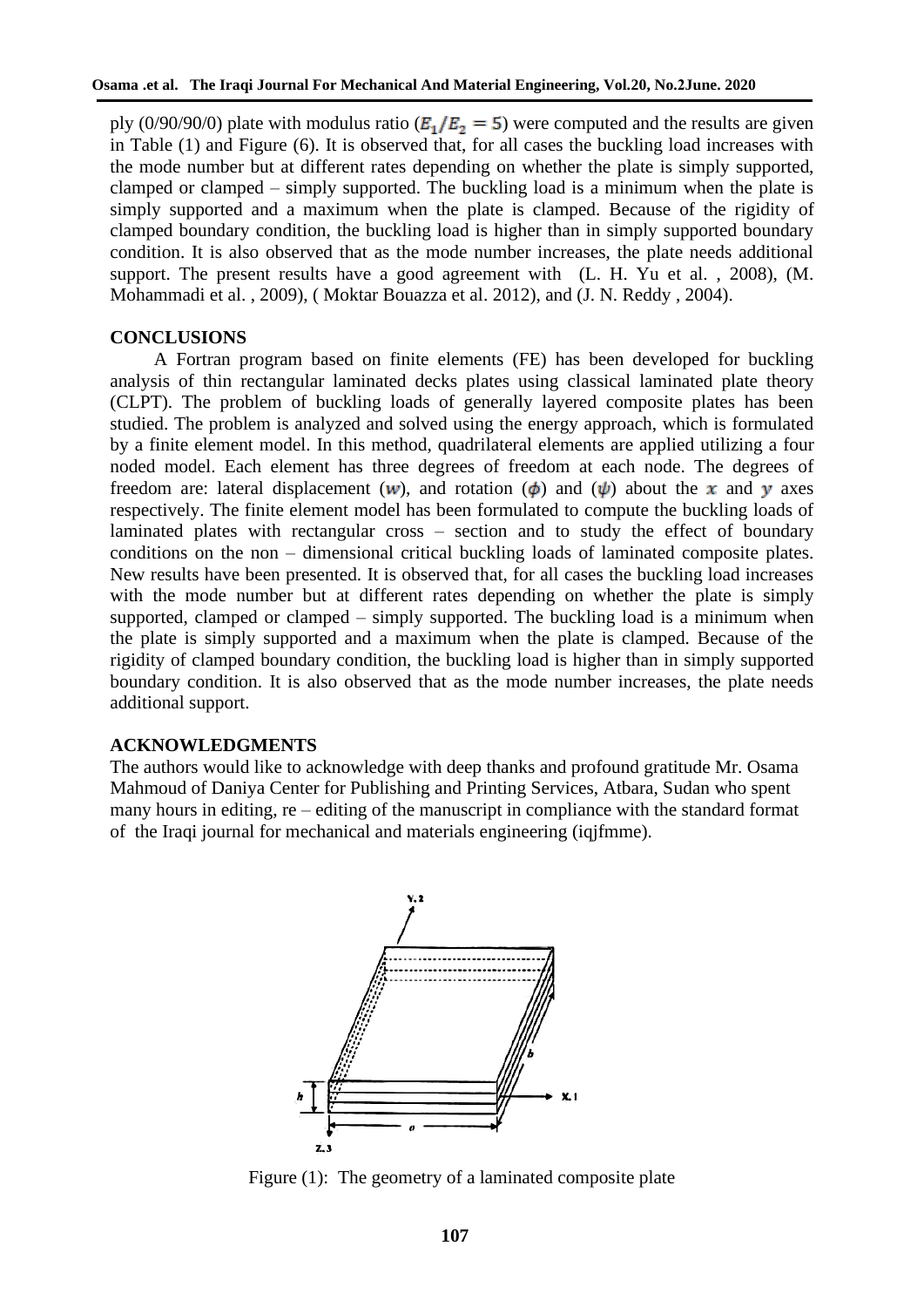

Figure (2): A plate showing dimensions and deformations



Figure (3): Geometry of an n-layered laminate Figure (4): External forces acting on an



element



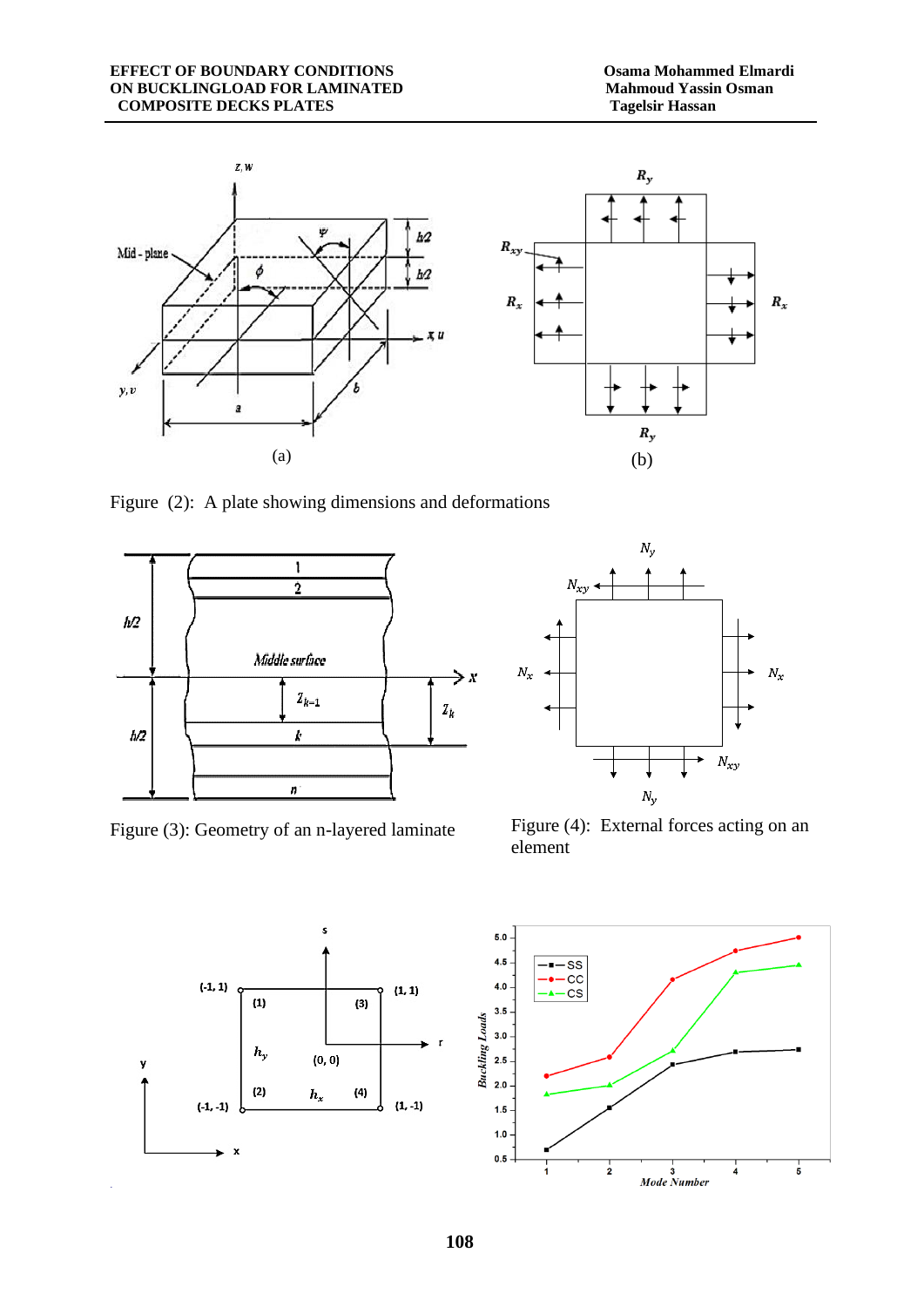Figure (5): A four nodded element with local and global co – ordinates Figure (6): Effect of boundary conditions

| <b>Mode</b>    | $-2,$ and $-1, -2$<br><b>Boundary Conditions</b> |        |                        |
|----------------|--------------------------------------------------|--------|------------------------|
| <b>Number</b>  | <b>SS</b>                                        | CC     | $\overline{\text{CS}}$ |
|                | 0.6972                                           | 2.1994 | 1.8225                 |
| $\overline{2}$ | 1.2552                                           | 2.5842 | 2.0097                 |
| 3              | 2.4284                                           | 4.1609 | 2.7116                 |
| 4              | 2.6907                                           | 4.7431 | 4.3034                 |
| 5              | 2.7346                                           | 5.0168 | 4.4536                 |

**Table (1):** The first five non – dimensional buckling loads  $\overline{P} = Pa^2/E<sub>1</sub>h<sup>3</sup>$  of symmetric  $(0/90/90/0)$  square laminated plates with  $a/h = 20$ , and  $E_1/E_2 = 5$ 

#### **REFERENCES**

Turvey G.J. and Osman M.Y.,' Elastic large deflection analysis of isotropic rectangular Mindlin plates', International Journal of mechanical sciences, vol.22; (1990): PP. (1 –14).

Turvey G.J. and Osman M.Y., 'Large deflection analysis of orthotropic Mindlin plates', proceedings of the 12th Energy resource technology conference and exhibition, Houston, Texas; (1989): PP. (163–172).

Turvey G.J. and Osman M.Y.,' Large deflection effects in anti-symmetric cross-ply laminated strips and plates', I.H. Marshall, composite structures, vol.6, Paisley College, Scotland, Elsevier Science publishers; (1991): PP. (397– 413).

Osama Mohammed Elmardi, 'Verification of dynamic relaxation (DR) method in isotropic, orthotropic and laminated plates using small deflection theory', International Journal of Advanced Science and Technology, volume 72;  $(2014)$ , pp.  $37 - 48$ .

Osama Mohammed Elmardi Suleiman, 'Nonlinear analysis of rectangular laminated plates using large deflection theory', International Journal of Emerging Technology and Research, volume 2, issue 5; (2015), pp.  $(26 – 48)$ .

Osama Mohammed Elmardi Suleiman, 'Validation of Dynamic Relaxation (DR) Method in Rectangular Laminates using Large Deflection Theory', International Journal of Advanced Research in Computer Science and Software Engineering, volume 5, issue 9; September (2015), pp. (137 – 144).

Osama Mohammed Elmardi Suleiman, 'Nonlinear analysis of rectangular laminated plates', Lap Lambert Academic Publishing, Germany, and ISBN: (978-3-659-76787-6) ;( 2015).

Osama Mohammed Elmardi Suleiman, 'Text Book on Dynamic Relaxation Method', Lap Lambert Academic Publishing, Germany, and ISBN: (978-3-659-94751-3) ;( 2016).

Larry J. Segelind, 'applied finite element analyses', Agricultural engineering department, Michigan state University, John Wiley and sons' publishers; (1984).